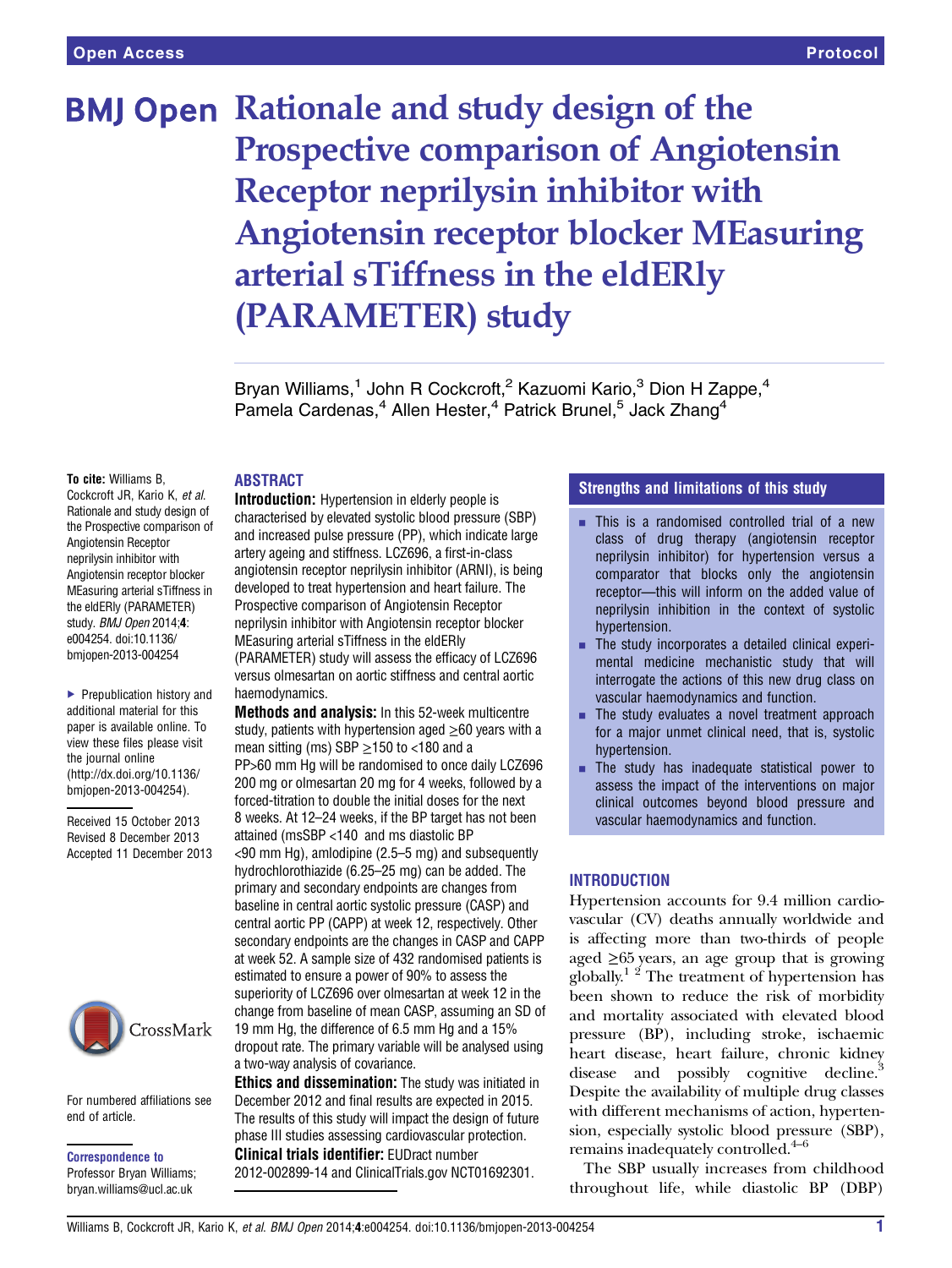remains relatively constant or decreases beyond 50–60 years of age. The changing patterns of BP throughout life reflect different pathologies. In the young, hypertension is predominantly due to an increased DBP and mean arterial pressure (MAP), as a result of a relative increase in cardiac output and/or increased peripheral vascular resistance.<sup>7</sup> On the other hand, advancing age, beyond mid-life, is associated with an increased stiffness of large elastic arteries, especially the aorta. Arterial stiffening adversely affects the characteristic impedance of the aorta, requiring more cardiac work and raising SBP as more stroke volume is delivered during systole owing to the increased pulse wave velocity (PWV). DBP also decreases due to less elastic recoil leading to reduced flow, thus increasing pulse pressure (PP) independent of any changes in MAP. PWV been shown to be an independent predictor of CV outcomes, including mortality,<sup>8</sup> myocardial infarction  $(MI)$ ,<sup>8</sup> stroke,<sup>8</sup> atrial fibrillation,<sup>9</sup> cognitive decline<sup>10</sup> and renal dysfunction,<sup>11</sup> and more specifically aortic PWV (aPWV), a robust measure of aortic arterial stiffness, has been shown to predict the adverse CV outcomes.<sup>7</sup>

Another consequence of arterial ageing and stiffening is that the amplification of SBP and PP from the aortic root to the peripheral arteries diminishes. In a healthy arterial system, central aortic systolic pressure (CASP) and PP are amplified as they move towards the periphery, such that the measured brachial systolic pressure is typically around 10 mm Hg higher than the corresponding aortic root pressure.<sup>12</sup> With ageing, this amplification is reduced because of the increased PWV and the increase in the early wave reflection resulting in the measured brachial SBP and PP becoming closer to the corresponding aortic root pressures. Some studies have suggested that central pressures may have a closer correlation than peripheral BP with end-organ damage $13-15$ and CV risk,<sup>15</sup> such as extent of coronary atherosclerosis, carotid intima-media thickness, left ventricular (LV) hypertrophy and LV diastolic function.<sup>14 16 17</sup>

These observations raise the intriguing question as to whether treatments used to lower BP could differentially affect aortic pressure relative to brachial pressures and also arterial stiffness per se. It has been demonstrated that BP-lowering drugs can have marked differential effects on central aortic pressure (CAP) and brachial BP<sup>18</sup> These effects mimic a functional antiageing effect in terms of their impact on wave-form morphology, and greater reduction in central pressures relative to brachial pressures. Intriguingly, the β-blockers, a drug class which was least effective at lowering aortic pressure also appeared to be the least effective class at reducing the risk of stroke in elderly patients.<sup>18</sup> This supports the concept that the more effective lowering of aortic relative to brachial pressure may be clinically important.

Despite the findings cited above, controlling SBP remains the most important unmet need in the clinical management of hypertension. The rise in SBP and PP with ageing appears to be strongly related to arterial

stiffening and increased impedance to flow through a stiff aorta. This suggests that the treatments targeting aortic stiffening and reducing characteristic impedance would be effective particularly at reducing systolic pressure. Early proof of this concept came from the studies with omapatrilat, a vasopeptidase inhibitor that simultaneously inhibits neprilysin and ACE. Neprilysin inhibition enhances natriuretic peptide (NP) levels by blocking their degradation. NP has vasodilating actions, which could reduce aortic stiffness, improve characteristic impedance and thereby reduce SBP and PP. Studies with omapatrilat show greater improvements in aortic characteristic impedance compared with enalapril, beyond the effects of BP lowering after 12 weeks of therapy.<sup>19</sup> This benefit on aortic function was also associated with impressive data on SBP and PP lowering in patients with hypertension.

Although omapatrilat was withdrawn due to safety concerns, a proof of concept was established for concomitant inhibition of neprilysin and renin-angiotensin-aldosterone system (RAAS) with the potential to be an attractive treatment strategy to improve aortic haemodynamics. Increased NP levels also promote natriuresis and reduce sympathetic tone, together with antiproliferative and antihypertrophic effects and inhibition of aldosterone secretion.<sup>20</sup> Alongside, suppression of RAAS would be complementary to neprilysin inhibition, which attenuates vasoconstriction, reduces sodium and water retention and also inhibits the development of CV hypertrophy and adverse remodelling.

Recently, LCZ696, a first-in-class angiotensin receptor neprilysin inhibitor (ARNI), has been developed. LCZ696 delivers systemic exposure to a neprilysin inhibitor prodrug, AHU377 (which rapidly converts into active LBQ657), and an angiotensin receptor blocker (ARB), valsartan. LCZ696 at 100, 200 and 400 mg once daily, in patients with mild-to-moderate essential hypertension, resulted in greater BP reductions than corresponding doses of valsartan alone (160 and 320 mg) and was well tolerated.<sup>21</sup> LCZ696 compared with valsartan was effective especially at reducing brachial SBP and PP. Furthermore, in patients with heart failure with preserved ejection fraction, LCZ696 has shown to reduce N-terminal-pro B-type natriuretic peptide (NT-proBNP), a biomarker of LV wall stress, to a greater extent than valsartan alone at 12 weeks and was well tolerated.<sup>22</sup>

Thus, the big challenge in hypertension treatment is to reduce the SBP, and the available evidence suggests that this could be achieved by improving the haemodynamic performance of the ageing aorta. The Prospective comparison of Angiotensin Receptor neprilysin inhibitor with Angiotensin receptor blocker MEasuring arterial sTiffness in the eldERly (PARAMETER) study is designed to compare the effect of LCZ696 with olmesartan, an ARB, on CASP, other measures of central aortic haemodynamics and arterial stiffness and ambulatory BPs in elderly patients with an elevated brachial SBP and a widened PP. The widened PP was chosen as an entry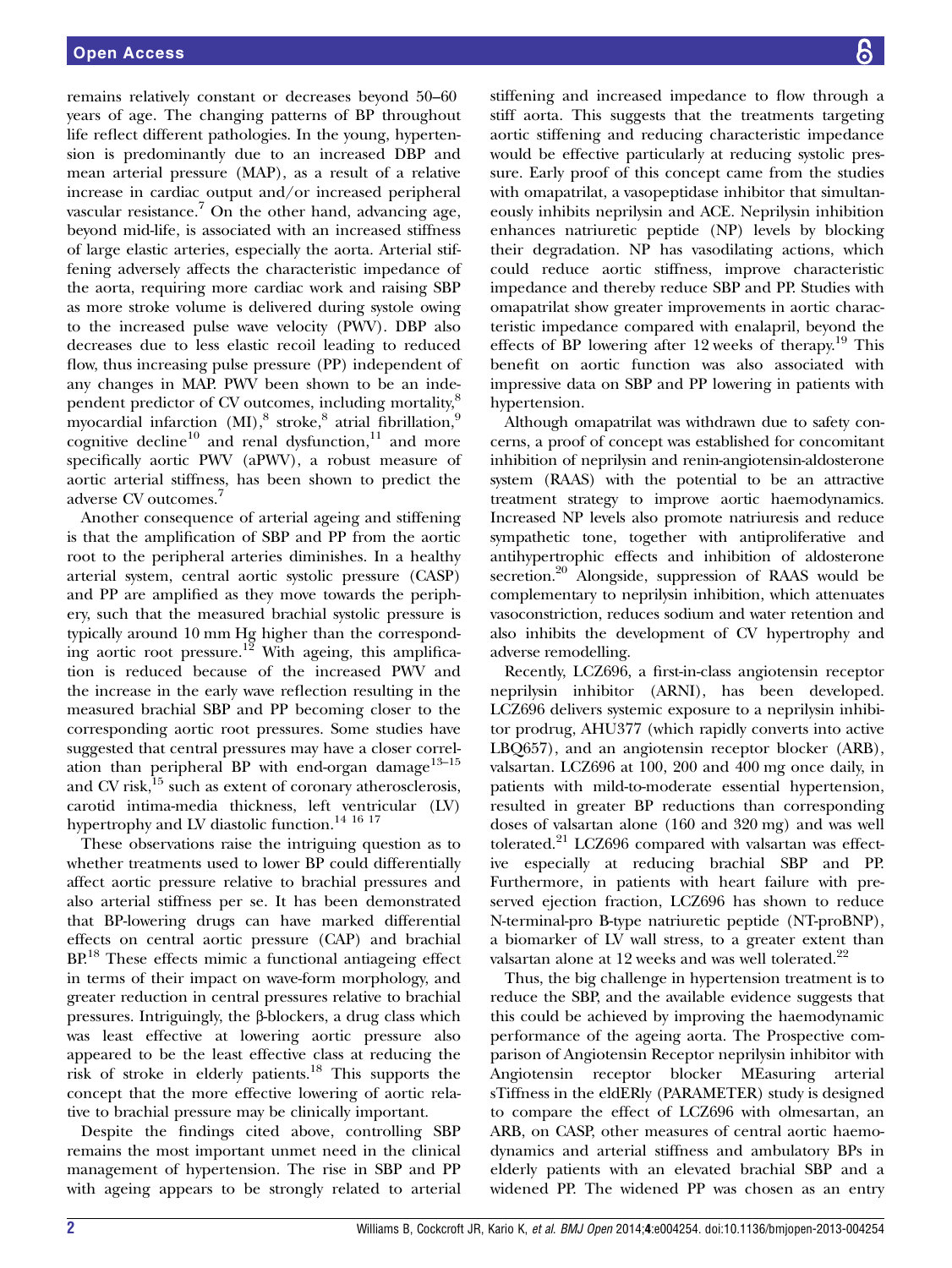criteria as being indicative of aortic stiffening and advanced aortic ageing. The objective was to determine whether the ARNI LCZ696 can reverse some of the effects of arterial ageing in elderly patients with systolic hypertension, and thereby improve aortic pressures and haemodynamics. The study was initiated in December 2012 and the final results are expected in 2015. This manuscript describes the design, objectives and prespecified analysis plan for the PARAMETER study.

# **METHODS**

#### Study design

The PARAMETER study is a 52-week, multicentre, randomised, double-blind, active-controlled, parallel-group study, involving 51 centres from 13 countries (Europe 47%, South America 14%, Asia 19% and the USA 20% —see online supplement for list of local investigators and participating centres). The study includes a screening period, a placebo run-in and an initial double-blind treatment period of 12 weeks with LCZ696 monotherapy, followed by a double-blind extension of 40 weeks, during which add-on therapy is allowed to reach the BP treatment goal. Patients will be randomised to receive either once daily LCZ696 200 mg or olmesartan 20 mg for 4 weeks, followed by a forced titration to double the initial doses for the next 8 weeks. After 12 weeks, patients with uncontrolled BP (mean sitting (ms) SBP >140 and/or msDBP >90 mm Hg) will be prescribed amlodipine (2.5–5 mg) and then hydrochlorothiazide (6.25–25 mg) as needed, at an interval of 4 weeks up to week 24 (figure 1). This study has been approved by all relevant ethics committees.

#### Study participants

Elderly patients (aged  $\geq 60$  years) with essential hypertension (either untreated or treated with antihypertensive agents) and patients who have msSBP  $\geq$ 150 and <180 mm Hg at randomisation are eligible for inclusion in the study. Untreated patients (if they are newly diagnosed or have not been treated with antihypertensive drugs for 4 weeks prior to screening) must have msSBP ≥150 and <180 mm Hg at screening and randomisation, whereas patients who have been treated with antihypertensive agents 4 weeks prior to screening must have msSBP  $\geq$ 140 and <180 mm Hg after 1 or 2 weeks of washout/placebo run-in and  $\geq 150$  and <180 mm Hg at randomisation. All patients must have a PP>60 mm Hg at randomisation. Patients with malignant or severe hypertension, secondary causes of hypertension, history of atrial fibrillation or atrial flutter during the 3 months prior to screening or active atrial fibrillation or atrial flutter on ECG, history of CV disease (eg, MI) during 12 months prior to screening and evidence of severe renal impairment (eg, estimated glomerular filtration rate <30 mL/min/1.73 m<sup>2</sup>) are excluded—boxes 1 and 2 summarise the inclusion and exclusion criteria, respectively. Patients have to provide a written informed consent before starting any study-related procedures.

#### The study objectives and endpoints

The primary objective of the study is to demonstrate the superiority of an LCZ696-based treatment regimen over an olmesartan-based treatment regimen in reducing mean CASP after 12 weeks of treatment. Superiority testing is also planned for the key secondary efficacy



Figure 1 Study design. HCTZ, hydrochlorothiazide; msDBP, mean sitting diastolic blood pressure; msSBP, mean sitting systolic blood pressure.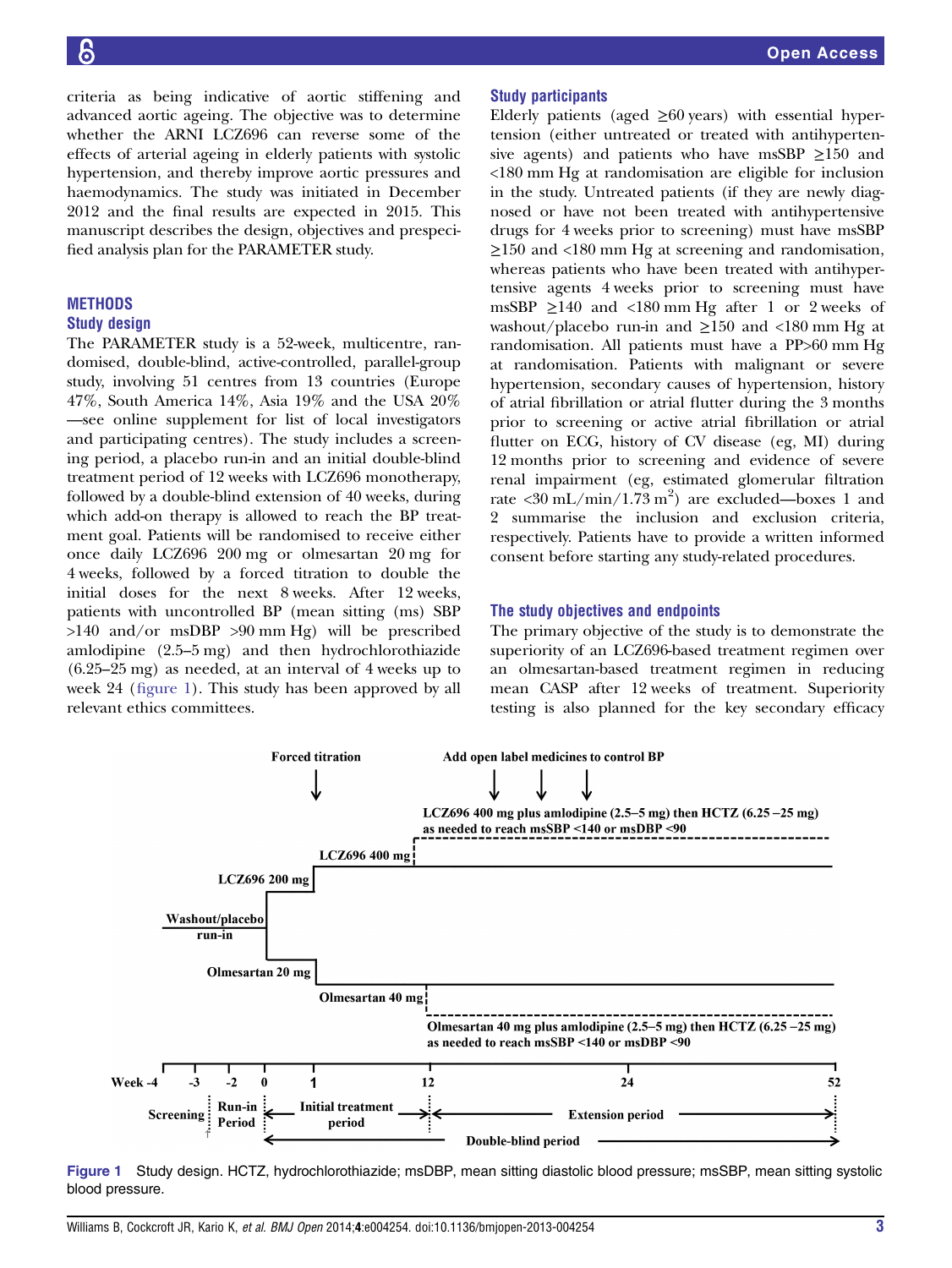assessment, that is, the reduction in mean central aortic PP (CAPP) after 12 weeks of treatment, and other secondary efficacy assessments such as mean CASP and CAPP after 52 weeks of treatment. Mean aPWV, msSBP, msDBP, msPP, mean ambulatory (ma) BP, maPP and MAP will also be measured after 12 and 52 weeks of treatment.

Exploratory assessments comparing the two treatments after 12 and 52 weeks of treatment include pulse wave analysis (PWA) variables such as augmentation index (AIx), augmentation pressure, PP amplification ratio, duration of LV ejection and time to wave reflection; reduction in ma central (mac) BP, macMAP and macPP; plasma biomarkers including NT-proBNP and urinary cyclic guanosine monophosphate/creatinine ratio and other biomarkers related to hypertension.

#### Haemodynamic measurements

The SphygmoCor X-CEL System (AtCor Medical, Sydney, Australia) is being used to non-invasively derive the ascending aortic pressure waveform from the brachial waveform using a validated generalised transfer function (GTF).<sup>23</sup> A properly sized BP cuff is linked to a computer and software and the CASP, CAPP, augmentation pressure and AIx are determined from the analysis of the waveform by the system software.

The SphygmoCor X-CEL system also measures the carotid-femoral aPWV, the speed of the arterial pressure waveform as it travels through the descending aorta to the femoral artery, which is detected from simultaneously measured carotid and femoral arterial pulses. The carotid pulse is detected by applanation tonometry using a high-fidelity pressure transducer (Millar Instruments, Houston, Texas, USA), while the femoral pulse is detected using a partially inflated BP cuff

### **Box 1** Inclusion criteria

- $▶$  Patients with essential hypertension aged  $\geq 60$  years.
- ▸ Either untreated or treated with antihypertensive agents, and who have mean sitting systolic blood pressure (msSBP)  $\geq$ 150 and <180 mm Hg at randomisation are eligible to be included.
	- Untreated patients (if they are newly diagnosed or have not been treated with antihypertensive drugs for 4 weeks prior to screening) must have msSBP  $\geq$ 150 and <180 mm Hg at screening and randomisation.
	- Patients who have been treated with antihypertensive drugs during 4 weeks prior to screening must have msSBP  $\geq$ 140 and <180 mm Hg after 1 or 2 weeks of washout/placebo run-in and ≥150 and <180 mm Hg at randomisation.
	- Patients must have a difference in msSBP of within  $±15$  mm Hg between randomisation and the visit preceding randomisation.
- ▸ All patients must have a pulse pressure >60 mm Hg at randomisation.
- ▶ Patients who comply with all study requirements and demonstrate good medication compliance  $(\geq 80\%$  compliance rate) during the single blind placebo run-in period.

wrapped around the upper thigh. The distance travelled by the pulse wave is captured by making physical measurements on the body surface according to the manufacturer's recommendations. This new brachial cuff-based device with an individualised subdiastolic cuff pressure has recently been validated against the SphygmoCor device (AtCor Medical) using the classical radial tonometry-based methodology, and provides an operator-independent method to assess systolic pressure and aortic waveforms comparable with the existing validated tonometric-based methods.<sup>24</sup> Measurements using the SphygmoCor X-CEL system will be performed at baseline, randomisation, week 12 or at the time of early discontinuation prior to week 12, week 52 or at the time of early discontinuation between weeks 12 and 52.

The 24 h maCAP and maPWA will be monitored using the oscillometric device, Mobil-O-Graph (IEM, Stolberg, Germany) with integrated ARC solver algorithms (Austrian Institute of Technology, Vienna, Austria). The traditional Mobil-O-Graph ambulatory BP monitoring device has been available for more than a decade and through several product generations.25–<sup>28</sup> The actual BP measuring unit was validated according to the British Hypertension Society (BHS) and the European Society of Hypertension (ESH) recommendations.<sup>25  $\frac{25}{7}$ </sup> The method, equipped with a GTF to derive aortic pressure waveforms<sup>29</sup> is based on brachial readings acquired in the course of the conventional pressure measurement at the diastolic level.

During the signal acquisition procedure, the received raw signals are separated into single waves and checked for their plausibility by means of extreme values and the corresponding wavelengths using a cross-correlation

### **Box 2** Exclusion criteria

- ▸ Malignant or severe hypertension or secondary causes of hypertension.
- ▶ History of atrial fibrillation during 3 months prior to screening or active atrial fibrillation or atrial flutter on ECG during 12 months prior to screening.
- ▸ History of cardiovascular disease (eg, myocardial infarction) during 12 months prior to screening.
- ► Existing angina pectoris requiring pharmacological therapy.
- ▶ Type 1 or 2 diabetes mellitus not well controlled based on the investigator's clinical judgement.
- ▶ Previous or current diagnosis of heart failure (NYHA Class II-IV), cardiac abnormalities such as second-degree or thirddegree atrioventricular block without a pacemaker, or malignancy.
- ▸ Evidence of severe renal impairment (eg, estimated glomerular filtration rate < 30 mL/min/1.73 m<sup>2</sup>).
- Laboratory abnormalities such as serum potassium >5.5 mmol/L.
- ▸ Known active liver disease or cirrhosis or evidence of hepatic disease.
- ▶ Patients requiring any drug treatment that could affect blood pressure.
- ▸ Women of childbearing potential unless using highly effective methods of contraception during dosing.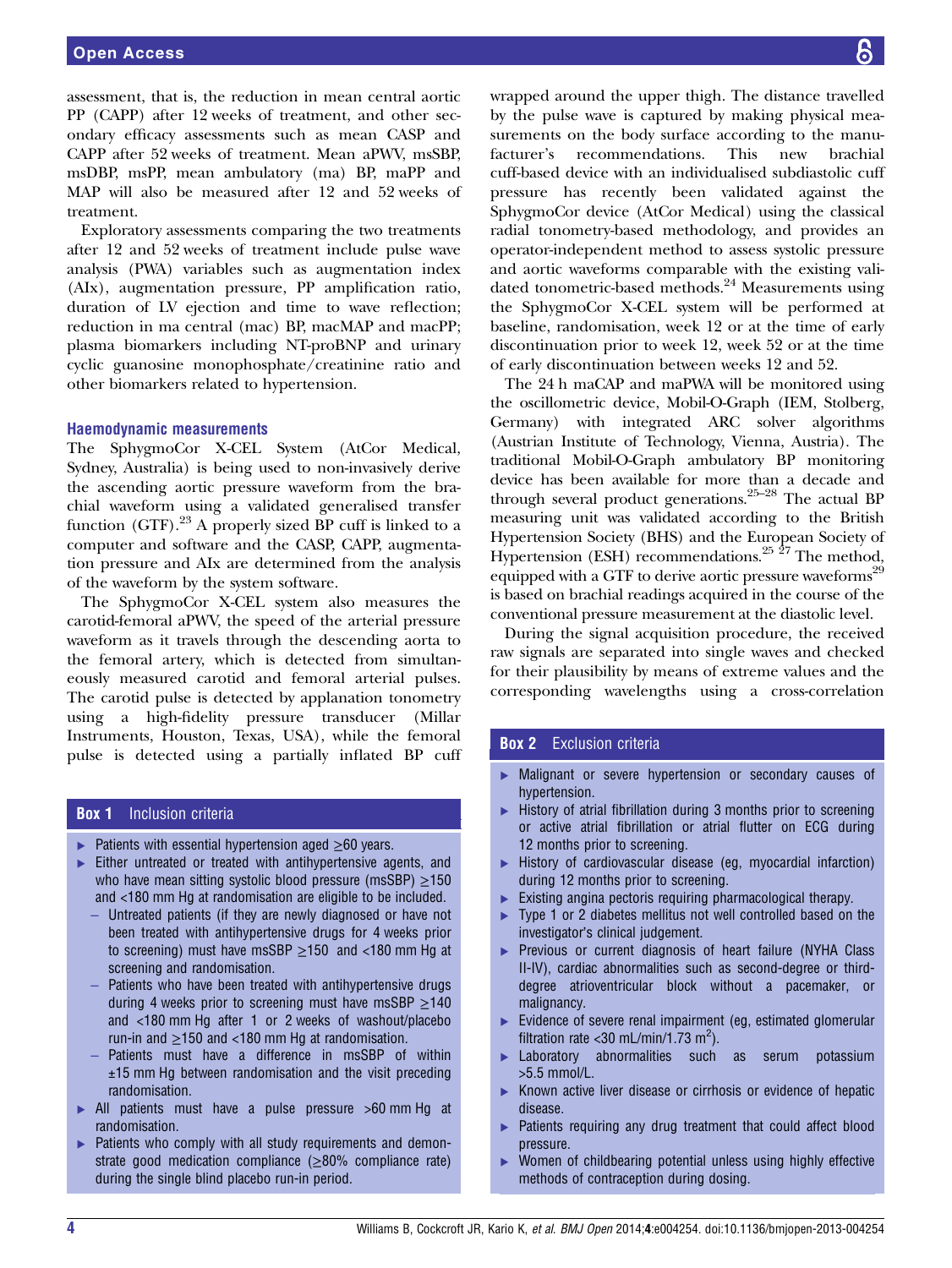Open Access

approach. Poor waveforms are removed from further processing. After applying the GTF to each waveform, the procedure is repeated. After final coherence verification, the quality judgement of grade '1' states that at least 80% of the waveforms were found to be eligible for further processing, while grades '2' and '3' represent a  $\geq$ 50% and <50% valid waveforms, respectively.<sup>30</sup>

Surrogates derived by this technique have been validated against solid-state catheter measurements and/ or compared with non-invasive readings (eg, tonometry and echocardiography) for aortic pressures,<sup>30-33</sup> wave reflections<sup>34</sup> or aPWV.<sup>35</sup> <sup>36</sup> However, potential clinical usefulness has been demonstrated recently.<sup>37-39</sup> Furthermore, feasibility $36$  and reproducibility $40$  of cuff-based maPWA measurements have been reported. The Mobil-O-Graph maPWA monitor with integrated ARC solver algorithms holds approvals from CE, FDA and JPAL (among others).

# Safety assessments

Safety and tolerability assessments include regular monitoring and recording of all adverse events and concomitant medications or significant non-drug therapies. Evaluations of routine blood chemistries, blood counts with white cell differential and urine analyses, physical examinations, ECGs and monitoring of vital signs will be performed at regular intervals.

# Statistical analysis plan

A sample size of 183 completers per group is targeted, which is calculated based on the primary efficacy variable, change from baseline in mean CASP at 12 weeks, assuming an SD of 19 mm Hg. The sample size is calculated to ensure a power of 90% to detect statistical significance for the comparison of LCZ696-based treatment regimen with the olmesartan-based treatment regimen in assessing the superiority at the week 12 endpoint, under the alternative hypothesis that the treatment difference is 6.5 mm Hg at a two-sided significance level of 0.05. Assuming a 15% dropout rate, the total targeted sample size to be randomised is 432 patients (216 per group). The primary variable at the week 12 endpoint will be analysed using a two-way analysis of covariance (ANCOVA), with treatment and region as factors and the baseline as a covariate. Mean CAPP at the week 12 endpoint will be analysed using the same type of ANCOVA model used for the primary efficacy analysis.

# **DISCUSSION**

Hypertension in patients over 60 years is often difficult to control because of age-associated adverse changes in vascular structure and function, especially arterial stiffening and the resulting changes in aortic haemodynamics. The majority of elderly patients present with features of arterial stiffening, notably isolated systolic hypertension (ISH), disrupted circadian BP variation, a non-dipping or early morning riser phenotype of hypertension and orthostatic hypertension. Moreover, compared with younger people,

elderly patients are usually characterised with augmented aortic systolic and PP relative to brachial pressure, associated with diminished aortic-brachial pressure amplification resulting in the 'true' elevation of brachial systolic and PPs. In turn, the elevated aortic and brachial PPs that result from increased cardiac work to overcome the increased characteristic impedance of the aorta due to its age-related stiffening cause an increased predisposition to LV hypertrophy, myocardial ischaemia and heart failure.

Our hypothesis is that the ARNI LCZ696 provides a novel approach to neurohormonal modulation by concomitantly enhancing the NP system and suppressing the RAAS. Owing to the effects of enhanced NPs and RAAS inhibition, LCZ696 is anticipated to improve aortic stiffness, reduce characteristic impedance and improve central haemodynamics. NPs inhibit the production and action of vasoconstrictor peptides, inhibit sympathetic outflow and protect against excess salt and water retention.<sup>41</sup> NPs also inhibit cardiac growth or the development of compensatory cardiac hypertrophy and regulate CV function.<sup>41</sup> Inhibition of sympathetic tone might be beneficial in controlling morning surge in BP in elderly patients with hypertension.<sup>42 43</sup> In addition, suppressing the RAAS offers the potential for many similar actions on CV structure and function as well as favourable effects on microcirculatory haemodynamics as evidenced by observations of reduced albuminuria and renal protection beyond what might have been anticipated from BP reduction alone.

It has already been demonstrated that LCZ696 provides superior reductions in msSBP and msDBP versus valsartan in an 8-week study including 1328 patients with mild-to-moderate hypertension. In addition, LCZ696 significantly reduced maSBP versus valsartan (betweentreatment difference: LCZ696 200 mg vs valsartan 160 mg, −3.23 mm Hg, 95% CI −5.70 to −0.75; LCZ696 400 mg vs valsartan 320 mg,−5.14 mm Hg, 95% CI −7.70 to −2.59). However, there was no significant treatment difference in maDBP reductions, thereby providing evidence of improvements in PP with LCZ696 versus valsartan. These findings are consistent with improvements in large artery function. Furthermore, BP control rates were significantly higher with LCZ696 200 mg than with 160 mg valsartan (46% (78/168) vs 33% (54/163),  $p=0.0147$ ). Importantly, in these studies, unlike the vasopeptidase inhibitor omapatrilat, LCZ696 was generally well tolerated without an incidence of angio-oedema during 8 weeks of treatment.<sup>21</sup>

The reported improvements in PP suggest the potential for LCZ696 to protect more effectively than the existing BP-lowering agents from several consequences of ISH and vascular stiffness, such as stroke and diastolic heart failure. However, in the study by Ruilope et  $a\ddot{\ell}^1$ CAP, central haemodynamics and arterial stiffness were not assessed, precluding a meticulous assessment of the mechanisms underpinning the superior antihypertensive properties of LCZ696.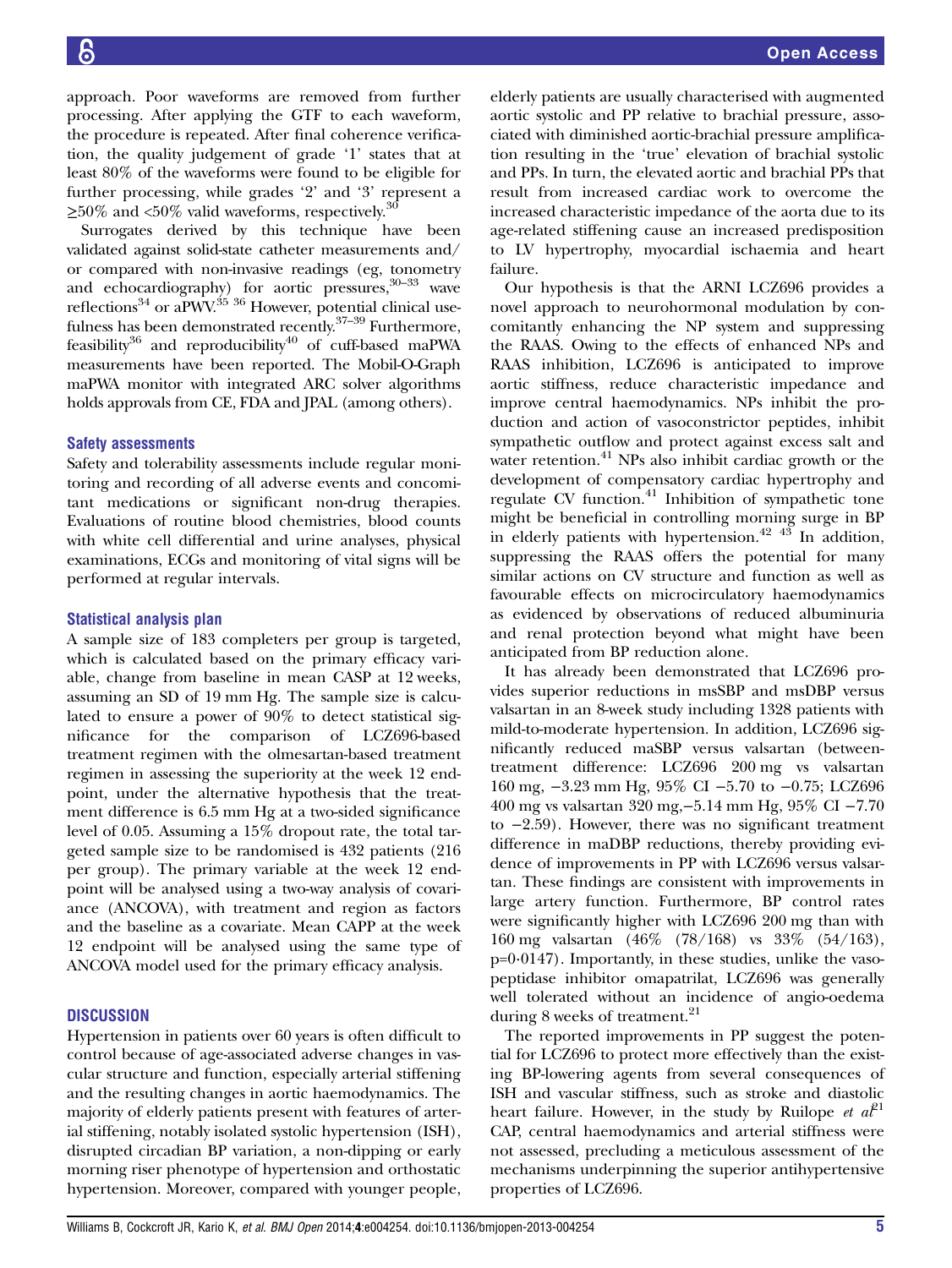In the PARAMETER study, the measurement of CAP should more accurately assess the loading conditions on the LV, myocardium, coronary arteries and cerebral vasculature, and therefore, theoretically, CAP should provide a basis for more effective protection against CV target organ damage and events compared with brachial pressures. In this regard, even in normotensive individuals, measurement of aortic BP enhances the ability to predict the target organ changes.<sup>44</sup>

The PARAMETER study was initiated in December 2012, with a novel design to evaluate central haemodynamics in elderly patients with ISH and a widened PP at 12 and 52 weeks of treatment with LCZ696 or ARB olmesartan. If the changes in CASP at 12 weeks (acute haemodynamic effect) are larger than that in SBP, this would support the hypothesis that LCZ696 has the potential to favourably impact aortic haemodynamics and improve ventricular-vascular coupling in elderly patients with aged aortas and ISH. Treatment differences in PWV at 52 weeks would further support a direct beneficial effect of LCZ696 on aortic stiffness due to structural changes, independent of MAP, as both treatment groups will be titrated to achieve similar BP control. The overall effect of LCZ696 on maBP (maSBP, maDBP and maPP), 24 h BP variability (SD, covariance) and circadian BP rhythms (nocturnal dipping status and morning surge) will also be assessed in comparison with olmesartan. The study targets randomisation of 432 patients and final results are expected in 2015. We acknowledge the limitations of this study which is designed to look at surrogate markers rather than major CV outcomes; nevertheless, this is important to establish whether there are differential effects of drugs therapies on surrogate outcomes of CV disease to justify and impact on the design of subsequent phase III studies assessing the potential of LCZ696 for enhanced CV disease and stroke prevention in elderly patients with ISH.

In addition to the PARAMETER study, the efficacy and safety of LCZ696 are being evaluated in related studies, for example, in comparison with olmesartan in elderly patients with mild-to-moderate hypertension, in patients with systolic hypertension and in patients with systolic hypertension who did not respond to olmesartan. Although it is hypothesised in the PARAMETER study that LCZ696 will be more effective at lowering central aortic and brachial BP compared with olmesartan, it is also recognised that other agents may need to be added to reach recommended BP goals in the elderly patients with systolic hypertension. Calcium channel blockers (CCBs, usually amlodipine) and diuretics are the most commonly used antihypertensive agents in combination with RAAS blockade for patients failing to achieve their BP goal with RAAS blockade monotherapy. Besides being very effective, such combination therapies of specific antihypertensive classes may also improve safety and tolerability. For example, addition of ARBs to CCBs has been shown to reduce the peripheral oedema associated

with amlodipine monotherapy.<sup>45</sup> Similarly, diureticinduced hypokalaemia has been shown to be attenuated when RAAS blockade is combined with diuretic therapy.46 To further evaluate such combination therapies with LCZ696, the BP-lowering efficacy, safety and tolerability are being evaluated in combination with amlodipine in patients with mild-to-moderate hypertension, who were non-responsive to amlodipine, and in patients with systolic hypertension. There are also other trials investigating the efficacy and safety of LCZ696 in patients with severe hypertension and in patients with renal impairment.

In summary, the PARAMETER study will evaluate mechanisms associated with BP lowering in elderly patients with an aged CV system as evidenced by systolic hypertension and a widened PP. The study will define whether LCZ696, a first-in-class ARNI, is more effective in lowering CASP and CAPP than ARB olmesartan and also explore whether this effect is related to a BP-independent reduction in arterial stiffening, suggesting a novel mechanism to target systolic hypertension, a major and increasingly important unmet therapeutic need in the management of hypertension in elderly patients.

#### Author affiliations

<sup>1</sup>Department of Cardiovascular Sciences and National Institute for Health Research (NIHR) University College London (UCL) Hospitals Biomedical Research Centre, University College London, London, UK <sup>2</sup>Department of Cardiology, University of Cardiff, Wales, UK <sup>3</sup>Jichi Medical School, Tochigi, Japan 4 Novartis Pharmaceuticals Corporation, East Hanover, New Jersey, USA 5 Novartis Pharma AG, Basel, Switzerland

Acknowledgements The authors acknowledge Dr Sreedevi Boggarapu (Novartis Healthcare Pvt. Ltd, Hyderabad, India) for medical writing and editorial support. They also thank all the clinical investigators and study coordinators at the participating centres and all the patients who participate in the study.

Contributors All authors have contributed to the design of this study and have contributed to the drafting of the manuscript.

Funding This study is funded by Novartis Pharma AG, Basel, Switzerland. BW is a NIHR Senior Investigator and is supported by the NIHR UCL Hospitals Biomedical Research Centre.

Competing interests BW, JRC and KK have received honoraria from Novartis for consulting and presentations at scientific symposia. DHZ, PC, AH, PB and JZ are employees of Novartis and are thus eligible for Novartis stock and stock options.

Ethics approval This study has been approved by all relevant ethics committees—51 sites.

Provenance and peer review Not commissioned; externally peer reviewed.

Data sharing statement No additional data are available.

Clinical trials identifier: EUDract number 2012-002899-14 and ClinicalTrials.gov NCT01692301.

**Open Access** This is an Open Access article distributed in accordance with the Creative Commons Attribution Non Commercial (CC BY-NC 3.0) license, which permits others to distribute, remix, adapt, build upon this work noncommercially, and license their derivative works on different terms, provided the original work is properly cited and the use is non-commercial. See: [http://](http://creativecommons.org/licenses/by-nc/3.0/) [creativecommons.org/licenses/by-nc/3.0/](http://creativecommons.org/licenses/by-nc/3.0/)